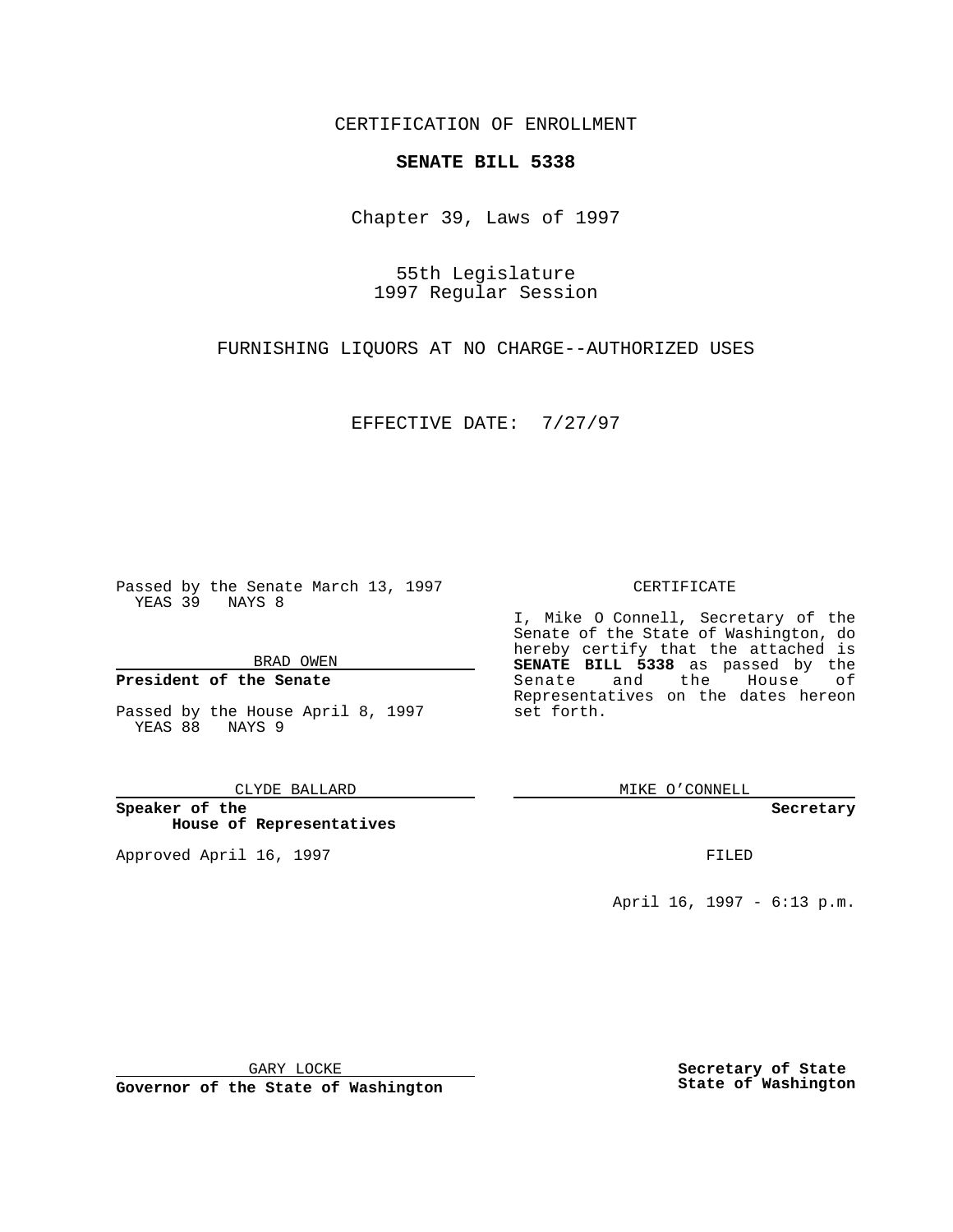## **SENATE BILL 5338** \_\_\_\_\_\_\_\_\_\_\_\_\_\_\_\_\_\_\_\_\_\_\_\_\_\_\_\_\_\_\_\_\_\_\_\_\_\_\_\_\_\_\_\_\_\_\_

\_\_\_\_\_\_\_\_\_\_\_\_\_\_\_\_\_\_\_\_\_\_\_\_\_\_\_\_\_\_\_\_\_\_\_\_\_\_\_\_\_\_\_\_\_\_\_

Passed Legislature - 1997 Regular Session

**State of Washington 55th Legislature 1997 Regular Session By** Senators Horn, Heavey and Schow

Read first time 01/23/97. Referred to Committee on Commerce & Labor.

1 AN ACT Relating to the restricted use of spirituous liquor at no 2 charge; and amending RCW 66.28.040, 66.28.150, and 66.28.155.

3 BE IT ENACTED BY THE LEGISLATURE OF THE STATE OF WASHINGTON:

4 **Sec. 1.** RCW 66.28.040 and 1987 c 452 s 15 are each amended to read 5 as follows:

6 Except as permitted by the board under RCW 66.20.010, no brewer, 7 wholesaler, distiller, winery, importer, rectifier, or other 8 manufacturer of liquor shall, within the state, by himself( $(\frac{1}{f}$ his)) or 9 herself, a clerk, servant, or agent, give to any person any liquor; but 10 nothing in this section nor in RCW 66.28.010 shall prevent a brewer, 11 wholesaler, winery, distiller, or importer from furnishing samples of 12 beer  $((or))_+$  wine, or spirituous liquor to authorized licensees for the 13 purpose of negotiating a sale, in accordance with regulations adopted 14 by the liquor control board, provided that the samples are subject to 15 taxes imposed by RCW 66.24.290 and 66.24.210, and in the case of 16 spirituous liquor, any product used for samples must be purchased at 17 retail from the board; nothing in this section shall prevent the 18 furnishing of samples of liquor to the board for the purpose of 19 negotiating the sale of liquor to the state liquor control board;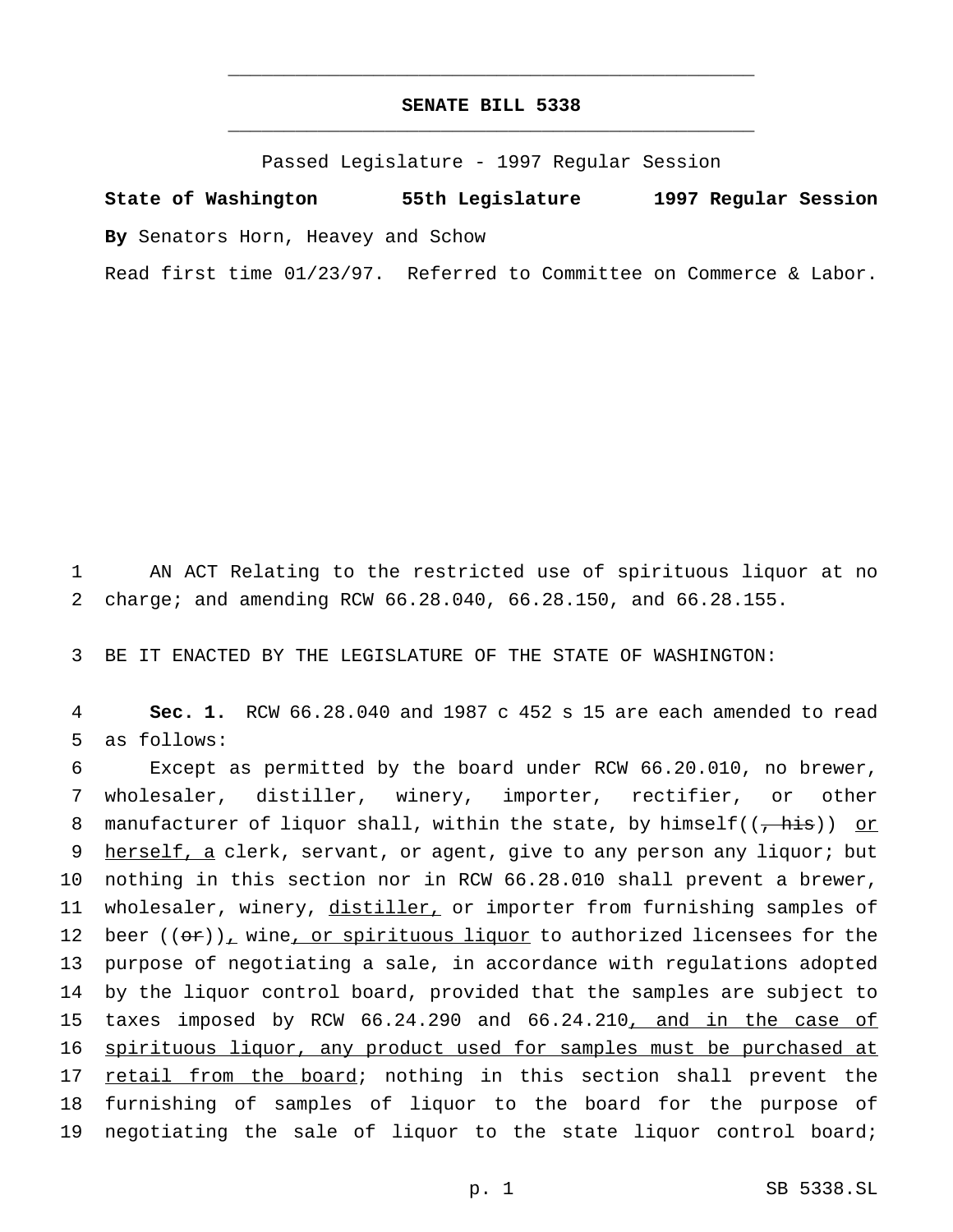1 nothing in this section shall prevent a brewery, winery, distillery, or 2 wholesaler from furnishing beer  $((or))_+$  wine, or spirituous liquor for instructional purposes under RCW 66.28.150 and 66.28.155; nothing in this section shall prevent a winery or wholesaler from furnishing wine without charge to a not-for-profit group organized and operated solely for the purpose of enology or the study of viticulture which has been in existence for at least six months and any wine so furnished shall be used solely for such educational purposes, provided that the wine furnished shall be subject to the taxes imposed by RCW 66.24.210; nothing in this section shall prevent a brewer from serving beer without charge, on the brewery premises; nothing in this section shall prevent donations of wine for the purposes of RCW 66.12.180; and nothing in this section shall prevent a domestic winery from serving wine without charge, on the winery premises.

 **Sec. 2.** RCW 66.28.150 and 1982 1st ex.s. c 26 s 1 are each amended to read as follows:

17 A brewery, winery, ((or)) distillery, wholesaler, or its licensed 18 agent may, without charge, instruct licensees and their employees, or conduct courses of instruction for licensees and their employees, on 20 the subject of beer  $((\theta \cdot r))_T$  wine, or spirituous liquor, including but not limited to, the history, nature, values, and characteristics of 22 beer  $((\theta \hat{r}))_+$  wine, or spirituous liquor, the use of wine lists, and the 23 methods of presenting, serving, storing, and handling beer  $((\theta \cdot \hat{r}))_+$ 24 wine, or spirituous liquor. The brewery, winery, ((or)) distillery, 25 wholesaler, or its licensed agent may furnish beer ((or)), wine, or 26 spirituous liquor and such other equipment, materials, and utensils as may be required for use in connection with the instruction or courses of instruction. The instruction or courses of instruction may be given 29 at the premises of the brewery, winery, distillery, or wholesaler, at the premises of a retail licensee, or elsewhere.

 **Sec. 3.** RCW 66.28.155 and 1984 c 196 s 1 are each amended to read as follows:

33 A brewery, winery, distillery, wholesaler, or its licensed agent may conduct educational activities or provide product information to the consumer on the licensed premises of a retailer. Information on 36 the subject of wine  $((\theta \cdot \tau))_T$  beer, <u>or spirituous liquor,</u> including but not limited to, the history, nature, quality, and characteristics of a